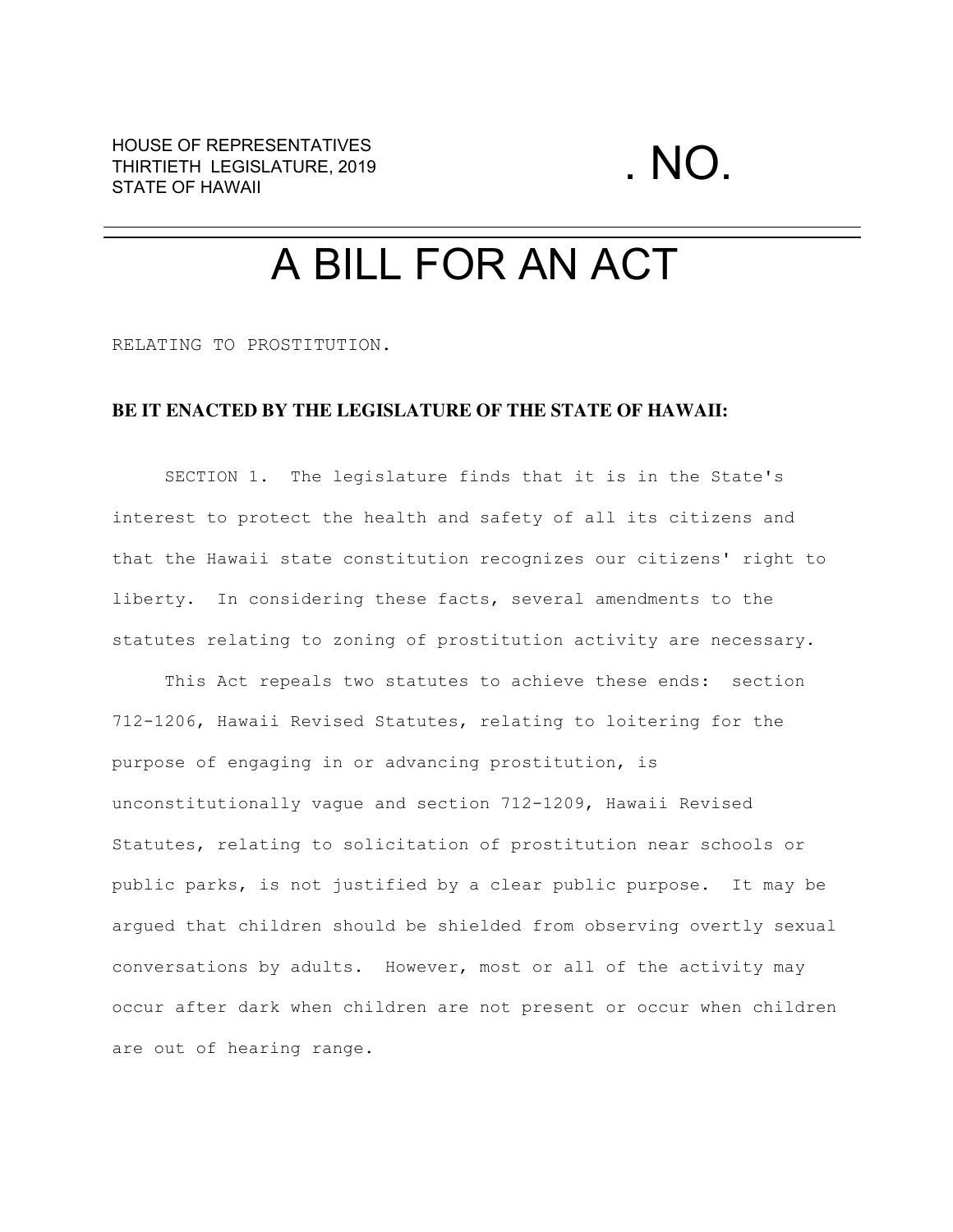The counties shall retain zoning authority for the public aspects of prostitution as defined in section 712-1207, Hawaii Revised Statutes, relating to street solicitation of prostitution. However, to protect the rights of sex workers, the process of establishing the zones shall include a court hearing that includes representation of the affected parties.

SECTION 2. Section 712-1207, Hawaii Revised Statutes, is amended to read as follows:

**"§712-1207 Street solicitation of prostitution; designated** areas. (1) [<sup>It</sup>] A county may petition the court to establish designated areas where it shall be unlawful for any person within the boundaries of [Waikiki] the designated areas and while on any public property to:

- (a) Offer or agree to engage in sexual conduct with another person in return for a fee; or
- (b) Pay, agree to pay, or offer to pay a fee to another person to engage in sexual conduct.

(2) [It shall be unlawful for any person within the boundaries of other areas in this State designated by county ordinance pursuant to subsection (3), and while on any public property to:

- (a) Offer or agree to engage in sexual conduct with another person in return for a fee; or
- (b) Pay, agree to pay, or offer to pay a fee to another person to engage in sexual conduct.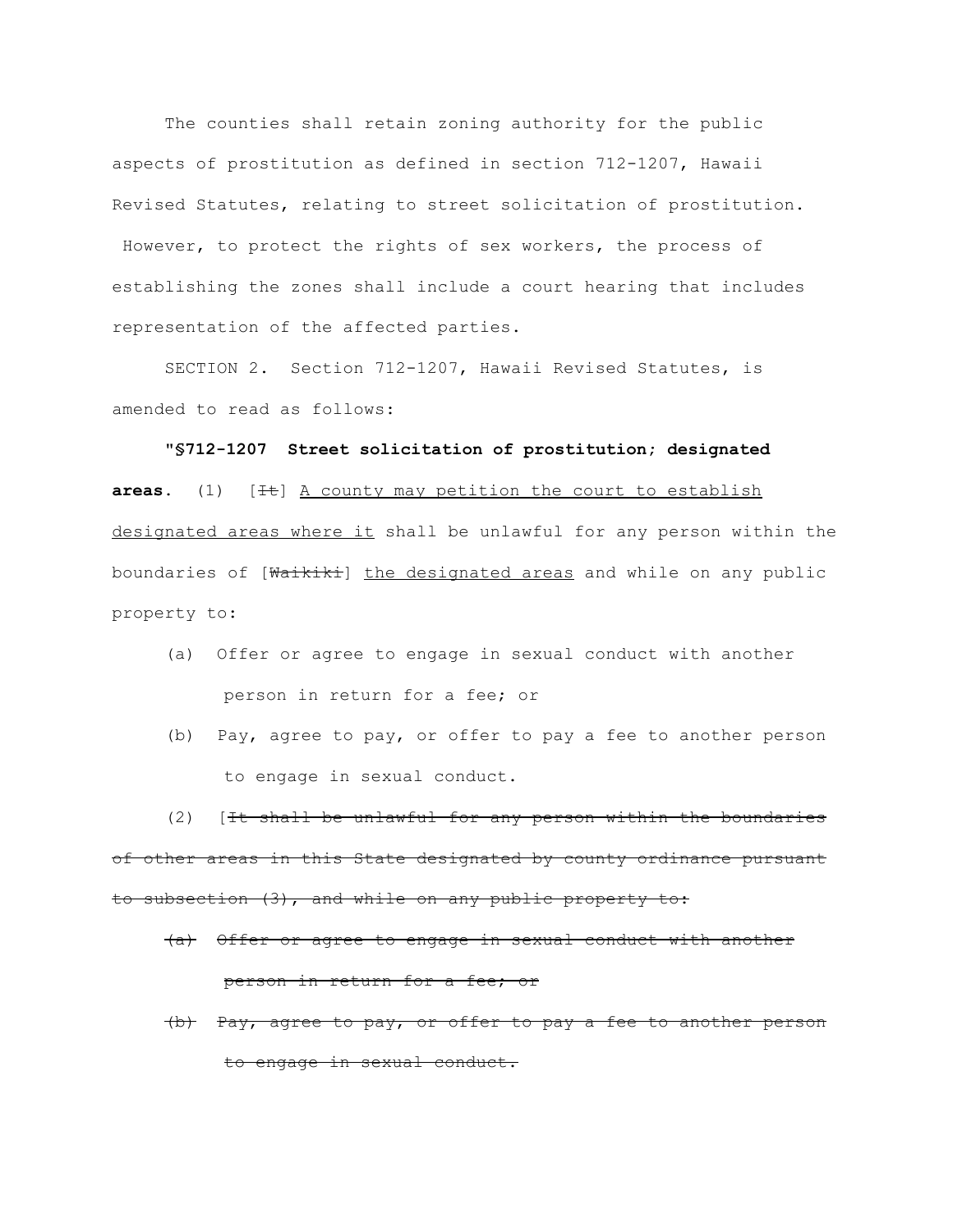(3) Upon a recommendation of the chief of police of a county, that county may enact an ordinance that: ] The court shall hold a hearing to consider the county's petition. The court shall make reasonable efforts to identify advocates for sex workers and consider any arguments they present in opposition to or with advice on the county petition before making its ruling. The county's petition shall:

- (a) [Designates] Designate areas, each no larger than three square miles, as zones of significant prostitution-related activity that is detrimental to the health, safety, or welfare of the general public; or
- (b) [Alters] Alter the boundaries of any existing area under paragraph (a);

provided that not more than four areas may be designated within the State.

 $[\frac{4}{4}]$  (3) Notwithstanding any law to the contrary, any person violating this section shall be guilty of a petty misdemeanor and shall be sentenced to a mandatory term of thirty days imprisonment. [The term of imprisonment shall be imposed immediately, regardless of whether the defendant appeals the conviction, except as provided in subsection (5).

 $(5)$ ]  $(4)$  As an option to the mandatory term of thirty days imprisonment, if the court finds the option is warranted based upon the defendant's record, the court may place the defendant on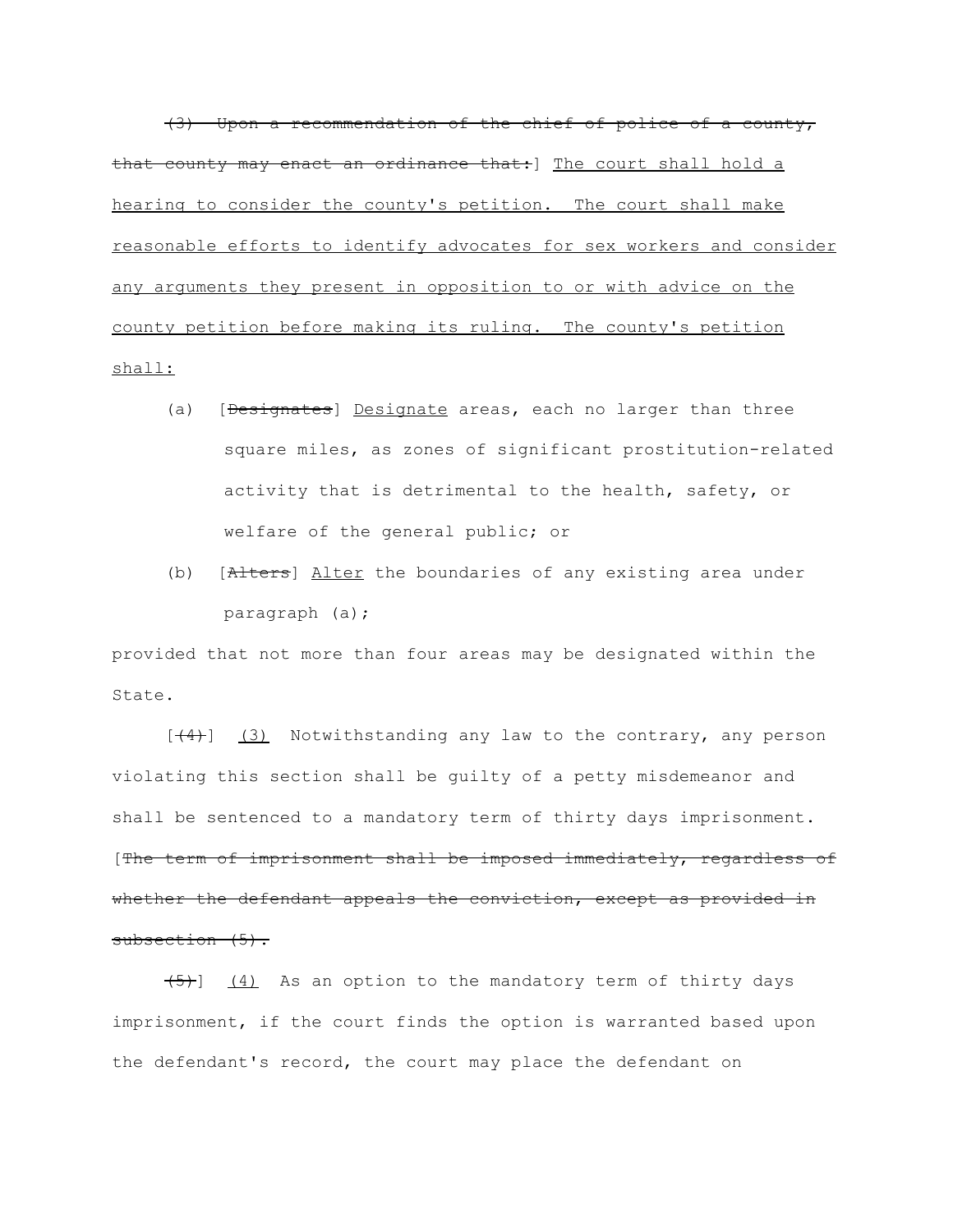probation for a period not to exceed six months, subject to the mandatory condition that the defendant observe geographic restrictions that prohibit the defendant from entering or remaining on public property  $\frac{1}{r}$  in Waikiki and other] in areas in the State designated by county ordinance during the hours from 6 p.m. to 6 a.m. Upon any violation of the geographic restrictions by the defendant, the court, after hearing, shall revoke the defendant's probation and immediately impose the mandatory thirty-day term of imprisonment. Nothing contained in this subsection shall be construed as prohibiting the imposition of stricter geographic restrictions under section 706-624(2)(h).

 $[\frac{(6)}{6}]$  (5) Any person charged under this section may be admitted to bail, pursuant to section 804-4, subject to the mandatory condition that the person observe geographic restrictions that prohibit the defendant from entering or remaining on public property [7 in Waikiki and other] in areas in the State designated by county ordinance during the hours from 6 p.m. to 6 a.m. Notwithstanding any other provision of law to the contrary, any person who violates these bail restrictions shall have the person's bail revoked after hearing and shall be imprisoned forthwith. [Nothing contained in this subsection shall be construed as prohibiting the imposition of stricter geographic restrictions under section 804-7.1.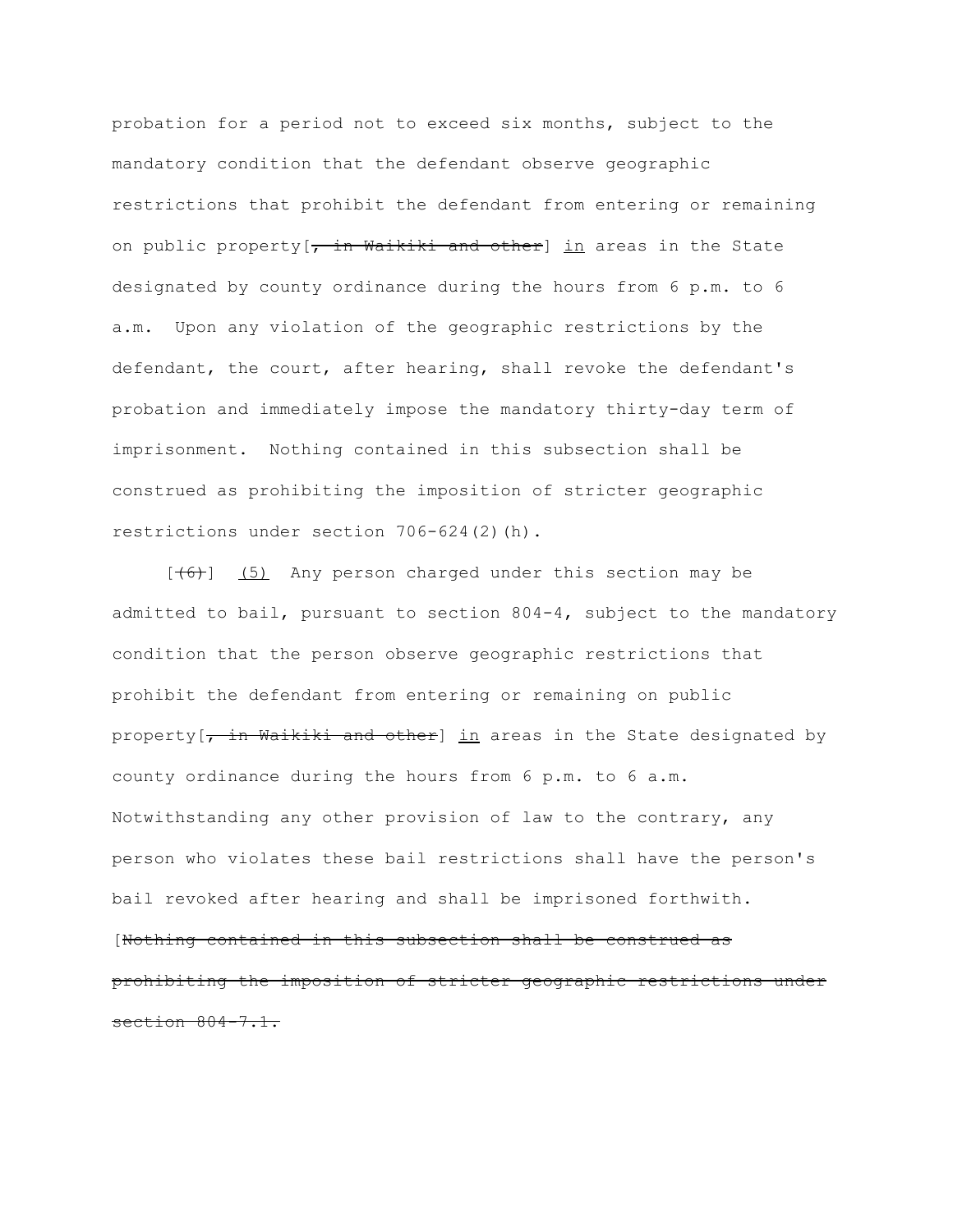(7)] (6) Notwithstanding any other law to the contrary, a police officer, without warrant, may arrest any person when the officer has probable cause to believe that the person has committed a violation of subsection (5) or  $(6)$ , and the person  $[\frac{\text{shall}}{\text{may}}]$  may be detained  $\overline{z}$  without bail, until the hearing under the appropriate subsection can be held, which hearing shall be held as soon as reasonably practicable.

 $[ (8) ]$  (7) For purposes of this section:

"Area" means any zone within a county that is defined with specific boundaries and designated as a zone of significant prostitution by this section or a county ordinance.

"Public property" includes any street, highway, road, sidewalk, alley, lane, bridge, parking lot, park, or other property owned or under the jurisdiction of any governmental entity or otherwise open to the public.

"Sexual conduct" has the same meaning as in section 712-1200(2). ["Waikiki" means that area of Oahu bounded by the Ala Wai canal, the ocean, and Kapahulu avenue.

 $(9)$ ]  $(8)$  This section shall apply to all counties; provided that if a county enacts an ordinance to regulate street solicitation for prostitution, other than an ordinance designating an area as a zone of significant prostitution-related activity, the county ordinance shall supersede this section and no person shall be convicted under this section in that county."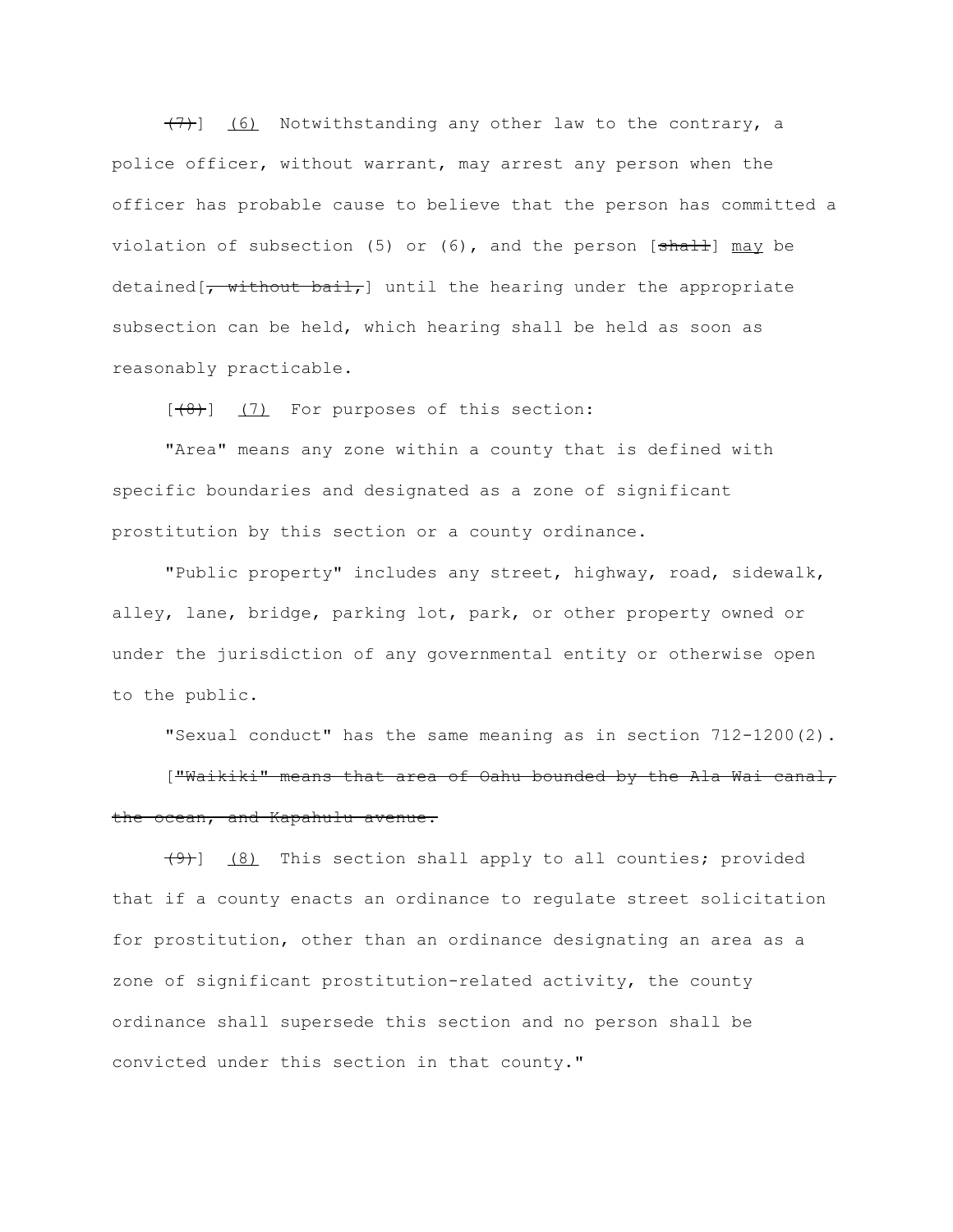(9) This section shall not apply to any member of a police department, a sheriff, or a law enforcement officer acting in the course and scope of duties, unless engaged in sexual penetration or sadomasochistic abuse.

SECTION 3. Section 712-1206, Hawaii Revised Statutes, is repealed.

["[**§712-1206**] **Loitering for the purpose of engaging in or advancing prostitution.** (1) For the purposes of this section, "public place" means any street, sidewalk, bridge, alley or alleyway, plaza, park, driveway, parking lot or transportation facility or the doorways and entrance ways to any building which fronts on any of the aforesaid places, or a motor vehicle in or on any such place.

(2) Any person who remains or wanders about in a public place and repeatedly beckons to or repeatedly stops, or repeatedly attempts to stop, or repeatedly attempts to engage passers-by in conversation, or repeatedly stops or attempts to stop motor vehicles, or repeatedly interferes with the free passage of other persons for the purpose of committing the crime of prostitution as that term is defined in section 712-1200, shall be quilty of a violation.

(3) Any person who remains or wanders about in a public place and repeatedly beckons to, or repeatedly stops, or repeatedly attempts to engage passers-by in conversation, or repeatedly stops or attempts to stop motor vehicles, or repeatedly interferes with the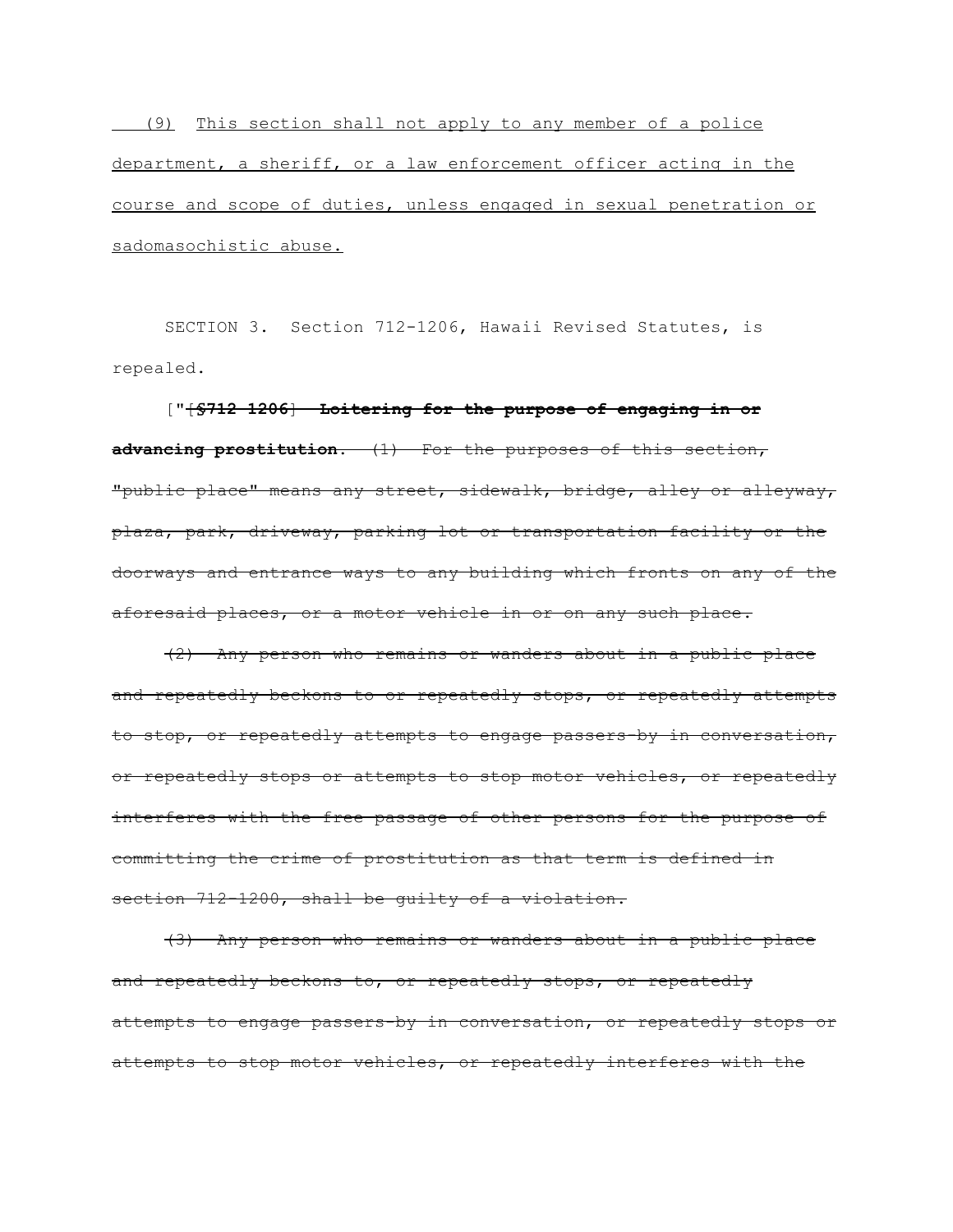free passage of other persons for the purpose of committing the crime of advancing prostitution as that term is defined in section 712-1201(1) is guilty of a petty misdemeanor."]

SECTION 4. Section 712-1209, Hawaii Revised Statutes, is repealed.

["[**§712-1209**] **Solicitation of prostitution near schools or public parks.** (1) A person commits the offense of solicitation of prostitution near schools or public parks if, within seven hundred fifty feet of a school or public park, the person offers or agrees to pay a fee to another person to engage in sexual conduct.

(2) Solicitation of prostitution near schools or public parks is a misdemeanor.

(3) For purposes of this section:

"School" has the same meaning as in section 712-1249.6(6).

"Sexual conduct" has the same meaning as in section

 $712 - 1200(2)$ ."]

SECTION 5. Statutory material to be repealed is bracketed and stricken. New statutory material is underscored.

SECTION 6. This Act shall take effect on July 1, 2017.

INTRODUCED BY: